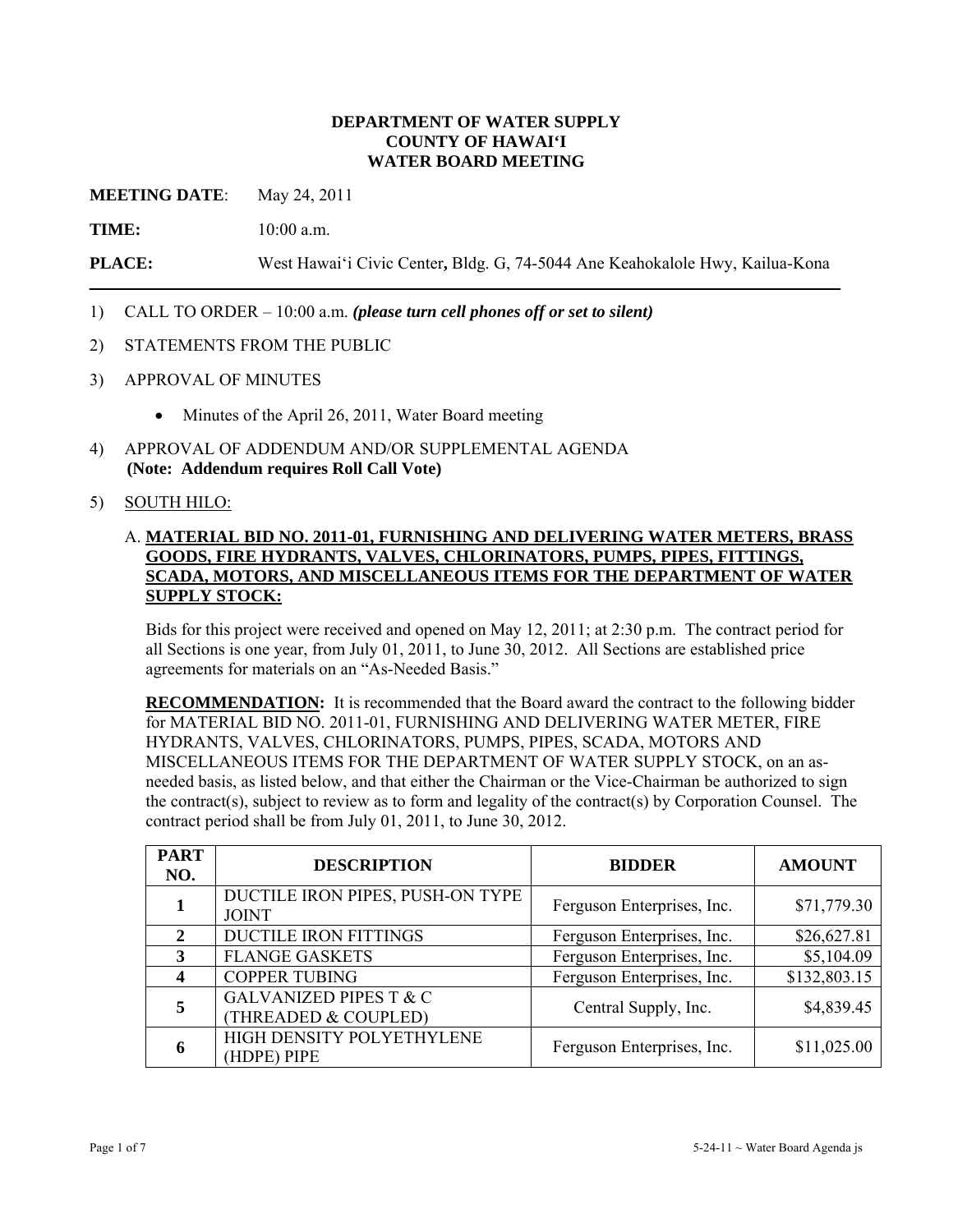|                  | <b>INTEGRATED ENCODER AND METER</b>      |                                           |                |  |
|------------------|------------------------------------------|-------------------------------------------|----------------|--|
| $\overline{7}$   | <b>INTERFACE UNIT/AUTOMATIC</b>          | Ferguson Enterprises, Inc.                | \$201.67       |  |
|                  | <b>METER READING</b>                     |                                           |                |  |
| 8                | 5/8" WATER METERS                        | Badger Meter, Inc.                        | \$80,280.00    |  |
| $\boldsymbol{9}$ | 1" - 2" WATER METERS                     | Badger Meter, Inc.                        | \$15,640.00    |  |
| 10               | METER BOXES AND COVERS                   | Ferguson Enterprises, Inc.                | \$30,933.60    |  |
| 11               | COMPOUND WATER METERS                    | Ferguson Enterprises, Inc.                | \$18,010.30    |  |
| 12               | TURBINE METERS AND STRAINERS             | Ferguson Enterprises, Inc.                | \$21,648.51    |  |
| 13               | DETECTOR CHECK METERS                    | Ferguson Enterprises, Inc.                | \$5,985.00     |  |
| $\overline{14}$  | FIRE SERVICE METERS                      | Ferguson Enterprises, Inc.                | \$31,919.29    |  |
| 15               | <b>FIRE HYDRANTS</b>                     | A.P. Water Supply, Inc.                   | \$79,948.00    |  |
|                  | <b>AMERICAN DARLING FIRE</b>             |                                           |                |  |
| 16               | HYDRANT EXTENSION KIT                    | Ferguson Enterprises, Inc.                | \$6,600.16     |  |
| 17               | MUELLER FIRE HYDRANT                     | A.P. Water Supply, Inc.                   | \$4,069.00     |  |
|                  | <b>EXTENSION KIT</b>                     |                                           |                |  |
| 18               | <b>CORPORATION AND CURB STOPS -</b>      | Ferguson Enterprises, Inc.                | \$64,527.12    |  |
|                  | <b>BALL TYPE</b>                         |                                           |                |  |
| 19               | <b>BALL METER VALVES</b>                 | Ferguson Enterprises, Inc.                | \$43,261.00    |  |
| 20               | BALL VALVE, PACK JOINT X METER           | Ferguson Enterprises, Inc.                | \$25,264.74    |  |
|                  | <b>COUPLING/FIP</b>                      |                                           |                |  |
| 21               | PACK JOINT COUPLING                      | Ferguson Enterprises, Inc.                | \$31,739.95    |  |
| 22               | <b>HOSE BIBBS</b>                        | Ferguson Enterprises, Inc.                | \$3,682.40     |  |
| 23               | <b>INVERTED MARKING PAINT</b>            | Ferguson Enterprises, Inc.                | \$8,688.00     |  |
| 24               | NUTS, BOLTS, AND THREADED<br><b>RODS</b> | Ferguson Enterprises, Inc.                | \$58,250.52    |  |
| 25               | PRESSURE REGULATORS                      | Central Supply, Inc.                      | \$1,225.87     |  |
|                  | <b>GATE VALVES - 3" AND LARGER,</b>      |                                           |                |  |
| 26               | A.P. Water Supply, Inc.<br>125# CLASS    |                                           | \$26,875.00    |  |
| 27               | GATE VALVES - 3" AND LARGER,             |                                           |                |  |
|                  | 250# CLASS                               | Ferguson Enterprises, Inc.                | \$46,516.86    |  |
| 28               | <b>AIR RELIEF VALVES</b>                 | Ferguson Enterprises, Inc.                | \$7,000.00     |  |
| 29               | <b>BUTTERFLY VALVES</b>                  | Ferguson Enterprises, Inc.                | \$10,878.04    |  |
| 30               | <b>BOOSTER AND DEEPWELL PUMP</b>         | Ferguson Enterprises, Inc.                | \$427,715.48   |  |
|                  | <b>CONTROL BALL VALVES</b>               |                                           |                |  |
| 31               | AUTOMATIC CONTROL VALVES                 | Ferguson Enterprises, Inc.                | \$978,143.95   |  |
| 33               | <b>ANTI-CAVITATION VALVE</b>             | Ferguson Enterprises, Inc.                | \$215,327.09   |  |
| 34               | <b>INDUSTRIAL ACTUATOR</b>               | TK Process Hawaii, LLC                    | \$9,435.10     |  |
| 35               | DIGITAL HIGH-RESOLUTION                  | TK Process Hawaii, LLC                    | \$1,951.94     |  |
|                  | <b>CONTROLLER</b>                        |                                           |                |  |
| 36               | <b>MECHANICAL SEALS</b>                  | Kaman Industrial                          | \$101,375.00   |  |
|                  |                                          | Technologies, Inc.                        |                |  |
| 37               | <b>PUMP SEALS</b>                        | D&M Industrial Repair                     | \$92,455.00    |  |
|                  |                                          | Services, Inc.                            |                |  |
| 38               | REGENERATIVE TURBINE PUMP                | D&M Industrial Repair                     | \$3,270.00     |  |
| 39               |                                          | Services, Inc.                            |                |  |
|                  | <b>MOTORS</b>                            | Pacific Liquid & Air Systems              | \$1,341,444.15 |  |
| 40               | <b>SUBMERSIBLE MOTORS (NEW</b>           | Beylik Drilling and Pump<br>Service, Inc. | \$4,390,799.00 |  |
|                  | ONLY)                                    |                                           |                |  |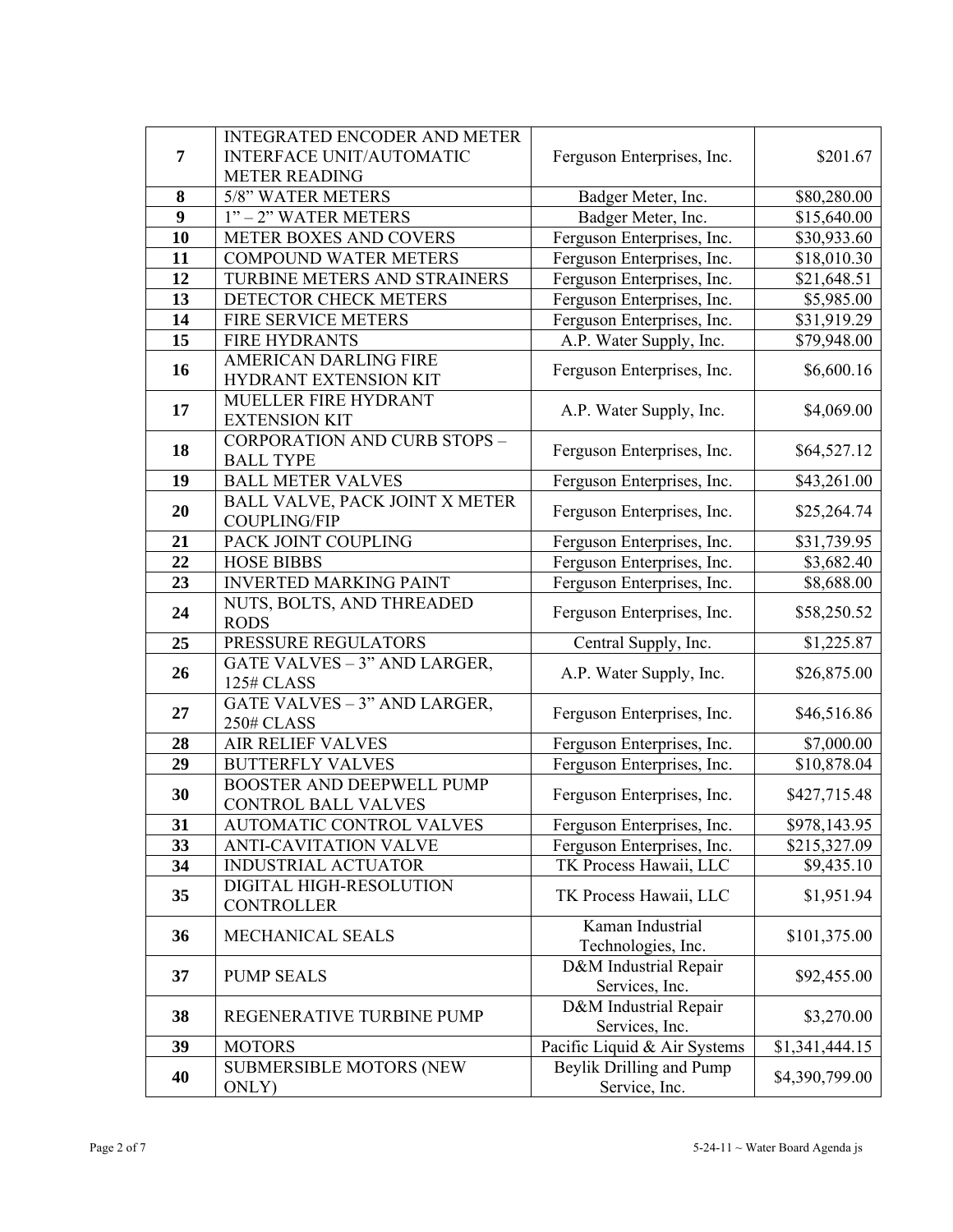| 41 | <b>SUBMERSIBLE MOTORS</b>                                        | Beylik Drilling and Pump                   | \$1,944,258.00             |  |
|----|------------------------------------------------------------------|--------------------------------------------|----------------------------|--|
|    | (REFURBISHED AND REWIND ONLY)                                    | Service, Inc.                              |                            |  |
| 42 | INDUSTRIAL CONTROL WIRING                                        | <b>Engineered SCADA</b><br>Solutions, Inc. |                            |  |
| 43 | INDUSTRIAL MOTOR LEAD CABLE                                      | TK Process Hawaii, LLC                     | \$115.79                   |  |
| 44 | <b>VARIABLE FREQUENCY DRIVES</b>                                 | TK Process Hawaii, LLC                     | $\overline{$5,283,800.18}$ |  |
| 45 | LOW HORSEPOWER VFD $(1/4$ HP $- 15$<br><b>HP 460 VAC)</b>        | TK Process Hawaii, LLC                     | \$7,492.73                 |  |
| 46 | <b>SOLID STATE REDUCED VOLTAGE</b><br>SOFT STARTER & SPARE PARTS | TK Process Hawaii, LLC                     | \$1,210,044.16             |  |
| 47 | <b>3 PHASE MONITOR RELAY</b>                                     | <b>Engineered SCADA</b><br>Solutions, Inc. | \$768.22                   |  |
| 48 | <b>SURGE ARRESTORS</b>                                           | TK Process Hawaii, LLC                     | \$30,639.32                |  |
| 49 | POWER MONITORING EQUIPMENT                                       | SCADA & Control Systems,<br><b>LLC</b>     | \$45,308.00                |  |
| 50 | <b>GROUNDING EQUIPMENT</b>                                       | <b>TK Process Hawaii</b> , LLC             | \$915.59                   |  |
| 51 | TELECOMMUNICATIONS TOWER                                         | Pacific Wireless<br>Communications, LLC    | \$163,772.88               |  |
| 52 | LICENSED RADIO EQUIPMENT                                         | <b>Engineered SCADA</b><br>Solutions, Inc. | \$27,650.00                |  |
| 53 | LICENSE-FREE RADIO EQUIPMENT                                     | <b>Engineered SCADA</b><br>Solutions, Inc. | \$3,146.49                 |  |
| 54 | <b>COMMUNICATION HARDWARE</b>                                    | <b>Engineered SCADA</b><br>Solutions, Inc. | \$66,770.64                |  |
| 55 | TELEMETRY INSTRUMENTATION<br><b>AND SERVICES</b>                 | TK Process Hawaii, LLC                     | \$35,233.95                |  |
| 56 | <b>AUTODIALERS</b>                                               | SCADA & Control Systems,<br><b>LLC</b>     | \$394.00                   |  |
| 57 | <b>INDUSTRIAL ELECTRONIC</b><br><b>COMPONENTS</b>                | <b>Engineered SCADA</b><br>Solutions, Inc. | \$12,733.54                |  |
| 58 | AUTOMATION AND CONTROL<br><b>SYSTEMS</b>                         | SCADA & Control Systems,<br><b>LLC</b>     | \$18,831.00                |  |
| 59 | PROGRAMMING SERVICES                                             | SCADA & Control Systems,<br><b>LLC</b>     | \$760.00                   |  |
| 60 | <b>ENCLOSURES</b>                                                | <b>Engineered SCADA</b><br>Solutions, Inc. | \$73,973.84                |  |
| 61 | UNINTERRUPTIBLE POWER SUPPLY<br>(UPS)                            | <b>Engineered SCADA</b><br>Solutions, Inc. | \$827.08                   |  |
| 63 | PRESSURE TRANSMITTER                                             | TK Process Hawaii, LLC                     | \$1,278.64                 |  |
| 65 | <b>FLOW SWITCH</b>                                               | TK Process Hawaii, LLC                     | \$948.84                   |  |
| 66 | <b>MAG METERS</b>                                                | <b>Engineered SCADA</b><br>Solutions, Inc. | \$170,604.98               |  |
| 68 | <b>CIRCULAR CHART RECORDER</b>                                   | SCADA & Control Systems,<br><b>LLC</b>     | \$2,680.00                 |  |
| 69 | PAPERLESS DIGITAL RECORDER                                       | TK Process Hawaii, LLC                     | \$6,588.01                 |  |
| 73 | <b>CHEMICAL FEEDER PUMP</b>                                      | TK Process Hawaii, LLC                     | \$6,544.49                 |  |
| 75 | DIGITAL CHLORINE CYLINDER<br><b>SCALES</b>                       | TK Process Hawaii, LLC                     | \$5,460.94                 |  |
| 76 | WATER QUALITY EQUIPMENT                                          | Hach Company                               | \$33,951.48                |  |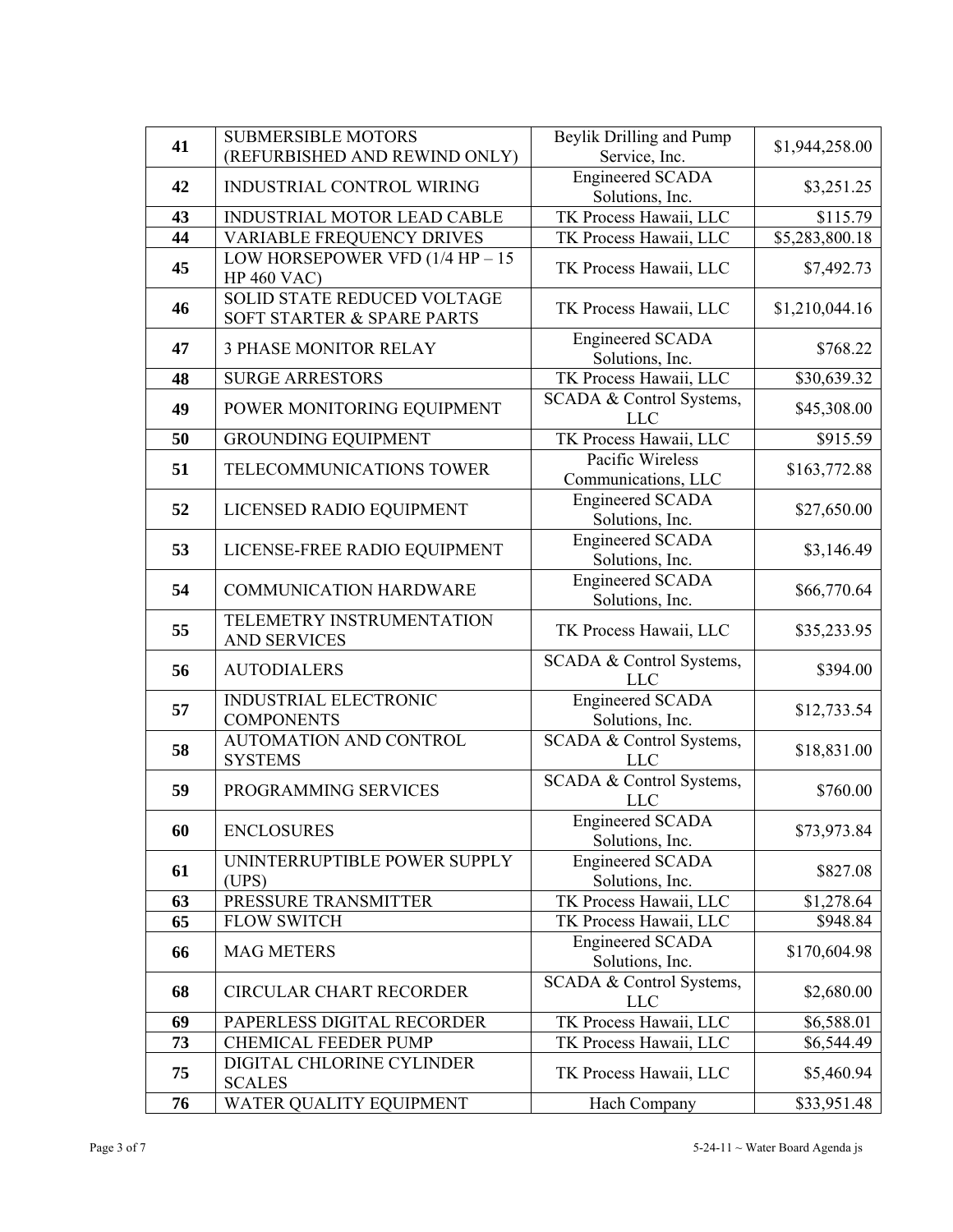| 77 | LEAK NOISE DATA LOGGERS                         | TK Process Hawaii, LLC | \$19,760.38 |
|----|-------------------------------------------------|------------------------|-------------|
| 79 | LIGHT EMITTING DIODE (LED)<br><b>LUMINARIES</b> | TK Process Hawaii, LLC | \$3,945.10  |
| 80 | HIGH POWERED LICENSED RADIO<br>EQUIPMENT        | TK Process Hawaii, LLC | \$3,231.45  |

For the following Sections: 32 (Pressure Regulating Valves), 62 (Pressure Transducer), 64 (Liquid Level Sensor), 67 (Direct Current Mag Meters), 70 (Tablet Chlorinators), 71 (Chlorinators), 72 (Chlorine Gas Feeder), 74 (High Density Polyethylene (HDPE) Discharge Tubing, 78 (Hatch Frames and Covers), no bids were received.

For the Sections where no bids were received, staff shall obtain quotations in the best interest of the Department.

### 6) NORTH KONA:

## A. **MAINTENANCE BID NO. 2011-04, REPAIR AND MAINTENANCE OF KAHALU'U SHAFT HIL-A-VATOR, KONA:**

Bid opening was on May 12, 2011, at 1:30 p.m., and the following are the bid results.

Kone, Inc., bid \$1,367.00/month to perform the repair and maintenance on the hil-a-vator for two years, with a call-out cost of \$238.71/hour.

| 1. Cost of contract for two years $(\$1,367.00 \times 24 \text{ months})$ |        | \$32,808.00 |
|---------------------------------------------------------------------------|--------|-------------|
| 2. Contingency                                                            |        | $-5,000.00$ |
|                                                                           | TOTAL: | \$37,808.00 |

The last contract price was for \$1,625.00/month, with a call-out cost of \$245.00/hour.

**RECOMMENDATION:** It is recommended that the Board award the contract for MAINTENANCE BID NO. 2011-04, REPAIR AND MAINTENANCE OF KAHALU'U SHAFT HIL-A-VATOR, KONA, to KONE, Inc., for their bid amount of \$32,808.00, plus \$5,000.00 in contingency, for a total contract price of \$37,808.00, and that either the Chairperson or the Vice-Chairperson be authorized to sign the contract, subject to review as to form and legality of the contract by Corporation Counsel. The contract period shall be from July 1, 2011, to June 30, 2013.

### 7) MISCELLANEOUS:

# A. **DEDICATION OF WATER SYSTEMS:**

The Department has received the following documents for action by the Water Board. The water systems have been constructed in accordance with the Department's standards and are in acceptable condition for dedication.

### **1. AMENDMENT OF NON-EXCLUSIVE EASEMENT AND BILL OF SALE**

*(Note: This item was deferred from the April 26, 2011, Board meeting.)*  Grantor/Seller: State of Hawai'i, Department of Transportation FAA-Control Tower, Kona International Airport at Keāhole Tax Map Key: (3)7-3-043: 003 and 032 E.W.O.: 2011-002 Facilities Charge: \$27,500.00 Date Paid: *To be paid before the meeting*  Final Inspection Date: *Report to be made at the meetin*g Water System Cost: *Report to be made at the meeting*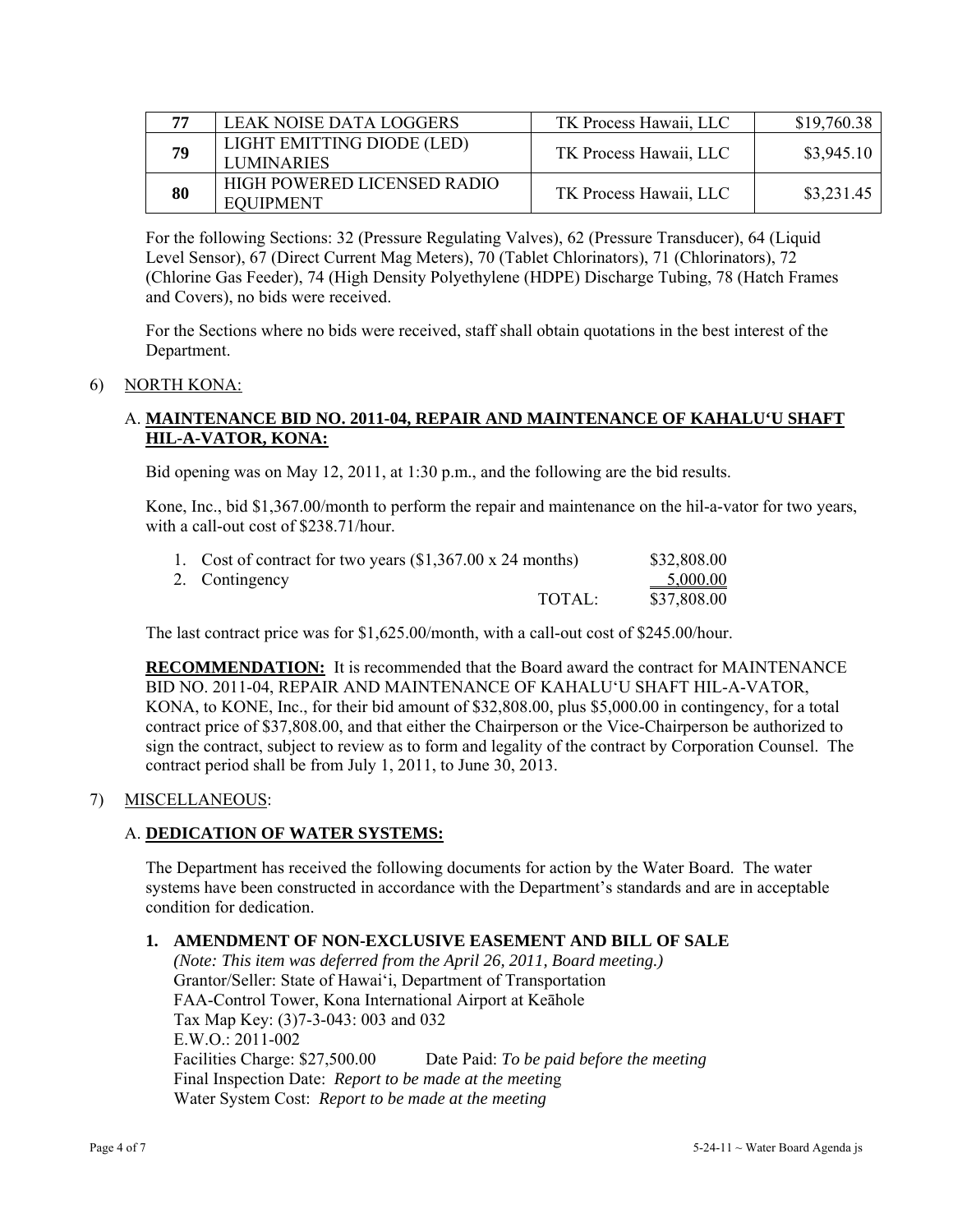**RECOMMENDATION:** It is recommended that the Water Board accepts these documents subject to the approval of Corporation Counsel, and that either the Chairperson or the Vice-Chairperson be authorized to sign the documents.

# B. **MATERIAL BID NO. 2011-03, FURNISH BASE COURSE, SAND, COLD MIX, HOT MIX, PORTLAND CEMENT AND NO. 3F ROCK TO THE DEPARTMENT OF WATER SUPPLY:**

Bids were opened on May 12, 2011, at 2:00 p.m., and the following are the bid results:

|           |                                                                    | Jas. W.<br>Glover, Ltd.   | Yamada &<br>Sons, Inc.                                           | <b>Grace Pacific</b><br>Corporation | WHC Ltd. dba<br>West Hawai'i<br>Concrete |
|-----------|--------------------------------------------------------------------|---------------------------|------------------------------------------------------------------|-------------------------------------|------------------------------------------|
|           | <b>DISTRICT I:</b>                                                 |                           |                                                                  |                                     |                                          |
| A.        | 3/4-Inch Base Course (Cost per ton)                                | \$31.00                   | \$15.10                                                          | <b>NO BID</b>                       | <b>NO BID</b>                            |
| <b>B.</b> | $1\frac{1}{2}$ -Inch Base Course (Cost per ton)                    | \$29.00                   | \$14.05                                                          | <b>NO BID</b>                       | <b>NO BID</b>                            |
| C.        | No. 3F Rock (Cost per ton)                                         | \$39.00                   | \$24.75                                                          | <b>NO BID</b>                       | <b>NO BID</b>                            |
| D.        | #4 Sand (Cost per ton)                                             | \$37.00                   | \$50.00                                                          | <b>NO BID</b>                       | <b>NO BID</b>                            |
| E.        | Mortar Sand - ASTM C144 (Cost per ton)                             | \$61.00                   | <b>NO BID</b>                                                    | <b>NO BID</b>                       | <b>NO BID</b>                            |
| F.        | Portland Cement 94 lb. bags (Cost per bag)                         | \$32.00                   | <b>NO BID</b>                                                    | <b>NO BID</b>                       | <b>NO BID</b>                            |
| G.        | Cold Mix-ASTM D4215-87 (Cost per ton)                              | \$135.00                  | \$125.00                                                         | <b>NO BID</b>                       | <b>NO BID</b>                            |
| H.        | Blended Material 60% #4 Sand and 40% No.<br>3F Rock (Cost per ton) | \$50.00                   | <b>NO BID</b>                                                    | <b>NO BID</b>                       | <b>NO BID</b>                            |
| I.        | Hot Mix – County Mix IV                                            | \$134.00                  | \$114.60                                                         | <b>NO BID</b>                       | <b>NO BID</b>                            |
|           | <b>DISTRICT II:</b>                                                |                           |                                                                  |                                     |                                          |
| A.        | 3/4-Inch Base Course (Cost per ton)                                | <b>NO BID</b>             | <b>NO BID</b>                                                    | <b>NO BID</b>                       | \$11.28                                  |
| <b>B.</b> | $1\frac{1}{2}$ -Inch Base Course (Cost per ton)                    | NO BID                    | <b>NO BID</b>                                                    | <b>NO BID</b>                       | \$10.21                                  |
| C.        | No. 3F Rock (Cost per ton)                                         | <b>NO BID</b>             | <b>NO BID</b>                                                    | <b>NO BID</b>                       | \$15.69                                  |
| D.        | #4 Sand (Cost per ton)                                             | <b>NO BID</b>             | <b>NO BID</b>                                                    | <b>NO BID</b>                       | \$19.71                                  |
| Ε.        | Mortar Sand - ASTM C144 (Cost per ton)                             | <b>NO BID</b>             | <b>NO BID</b>                                                    | <b>NO BID</b>                       | \$37.42                                  |
| F.        | Portland Cement 94 lb. bags (Cost per bag)                         | <b>NO BID</b>             | <b>NO BID</b>                                                    | <b>NO BID</b>                       | <b>NO BID</b>                            |
| G.        | Cold Mix-ASTM D4215-87 (Cost per ton)                              | NO BID                    | NO BID                                                           | NO BID                              | <b>NO BID</b>                            |
|           |                                                                    | $\mathbf{v}$ $\mathbf{v}$ | $\mathbf{v}$ $\mathbf{v}$ $\mathbf{v}$ $\mathbf{v}$ $\mathbf{v}$ | $\alpha$ n $\alpha$                 | WHC Ltd. dba                             |

|           | <b>DISTRICT III:</b>                            | Jas. W.<br>Glover, Ltd. | Yamada &<br>Sons, Inc. | <b>Grace Pacific</b><br>Corporation | WHC Ltd. dba<br>West Hawai'i<br><b>Concrete</b> |
|-----------|-------------------------------------------------|-------------------------|------------------------|-------------------------------------|-------------------------------------------------|
| A.        | 3/4-Inch Base Course (Cost per ton)             | NO BID                  | <b>NO BID</b>          | <b>NO BID</b>                       | \$16.16                                         |
| <b>B.</b> | $1\frac{1}{2}$ -Inch Base Course (Cost per ton) | <b>NO BID</b>           | <b>NO BID</b>          | <b>NO BID</b>                       | \$14.89                                         |
| C.        | No. 3F Rock (Cost per ton)                      | \$58.00                 | <b>NO BID</b>          | <b>NO BID</b>                       | \$21.40                                         |
| D.        | #4 Sand (Cost per ton)                          | \$53.00                 | <b>NO BID</b>          | <b>NO BID</b>                       | \$26.16                                         |
| Ε.        | Mortar Sand - ASTM C144 (Cost per ton)          | <b>NO BID</b>           | <b>NO BID</b>          | <b>NO BID</b>                       | \$48.48                                         |
| F.        | Portland Cement 94 lb. bags (Cost per bag)      | <b>NO BID</b>           | NO BID                 | <b>NO BID</b>                       | <b>NO BID</b>                                   |
| G.        | Cold Mix-ASTM D4215-87 (Cost per ton)           | <b>NO BID</b>           | <b>NO BID</b>          | \$132.00                            | <b>NO BID</b>                                   |
| H.        | Hot Mix - County Mix IV (Cost per ton)          | <b>NO BID</b>           | <b>NO BID</b>          | \$131.75                            | <b>NO BID</b>                                   |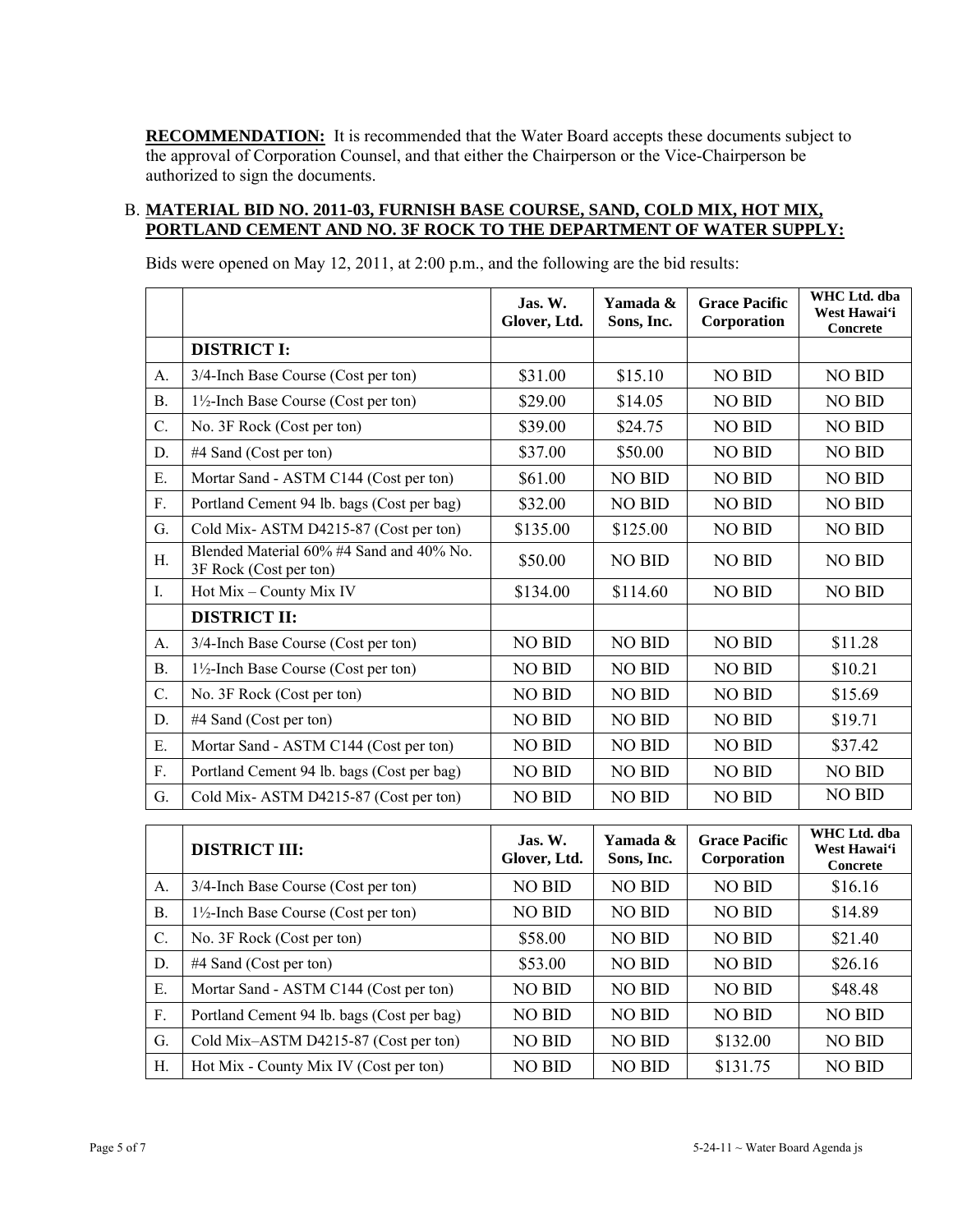**RECOMMENDATION:** It is recommended that the Board award the contract for MATERIAL BID NO. 2011-03, FURNISH BASE COURSE, SAND, COLD MIX, HOT MIX, PORTLAND CEMENT, AND NO. 3F ROCK TO THE DEPARTMENT OF WATER SUPPLY, by Parts to the following for the amounts shown above, and that either the Chairperson or the Vice-Chairperson be authorized to sign the contract(s), subject to review as to form and legality of the contract(s) by Corporation Counsel.

| District I –   | Parts A, B, C, G and I to Yamada & Sons, Inc.                 |
|----------------|---------------------------------------------------------------|
|                | Parts D, E, F and H to Jas. W. Glover, Ltd.                   |
| District II –  | Parts A, B, C, D and E to WHC Ltd. dba West Hawai'i Concrete  |
| District III – | Parts A, B, C, D, and E to WHC Ltd. dba West Hawai'i Concrete |
|                | Parts G and H to Grace Pacific Corporation                    |

For the Parts where no bids were received, staff shall obtain quotations in the best interest of the Department. The contract period shall be from July 1, 2011, to June 30, 2012.

## C. **REPORT OF AD HOC FINANCE COMMITTEE:**

The Water Board's Ad Hoc Finance Committee Chairperson, Mr. Art Taniguchi, has been investigating the three focus areas (DWS's policies on credit card use, cash control and vehicle take-home), which encompass the scope of the Committee's work. At this meeting, the Committee may do the following:

- **Discussion/action** on vehicle take-home policy, including condensed wording of Amendment to DWS Vehicle Policy.
- Discussion of DWS's cash handling procedures and proposed changes.

### D. **POWER COST CHARGE:**

A Public Hearing will have been held before the Board meeting today, to receive testimony on the Power Cost Adjustment. The Power Cost Adjustment will be discussed, with possible action by the Board. Currently, the Power Cost Charge is \$1.89 per 1,000 gallons. The Power Cost Charge for April, the most recent available figure, was \$2.23. It is recommended that the Board approve an increase of the Power Cost Charge from \$1.89 to **\$2.23**, effective June 1, 2011.

### E. **ENERGY MANAGEMENT ANALYST UPDATE:**

The Energy Management Analyst will provide an update on significant changes or noteworthy areas relating to energy use and the Department's Green Initiatives.

#### F. **MONTHLY PROGRESS REPORT**:

Submission of Progress Report of Projects by the Department. Department personnel will be available to respond to questions by the Board regarding the status/progress of any project.

### G. **REVIEW OF MONTHLY FINANCIAL STATEMENTS:**

Submission of financial statements and information relating to the financial status of the Department. Department personnel will be available to respond to questions by the Board relating to the financial status of the Department.

#### H **MANAGER-CHIEF ENGINEER'S REPORT:**

The Manager-Chief Engineer will provide an update or status on the following:

- 1) Palani Road Transmission Waterline Project
- 2) Hawaiian Ocean View Estates Project
- 3) Public Relations and Education Specialist Update
- 4) Upcoming HWWA conference